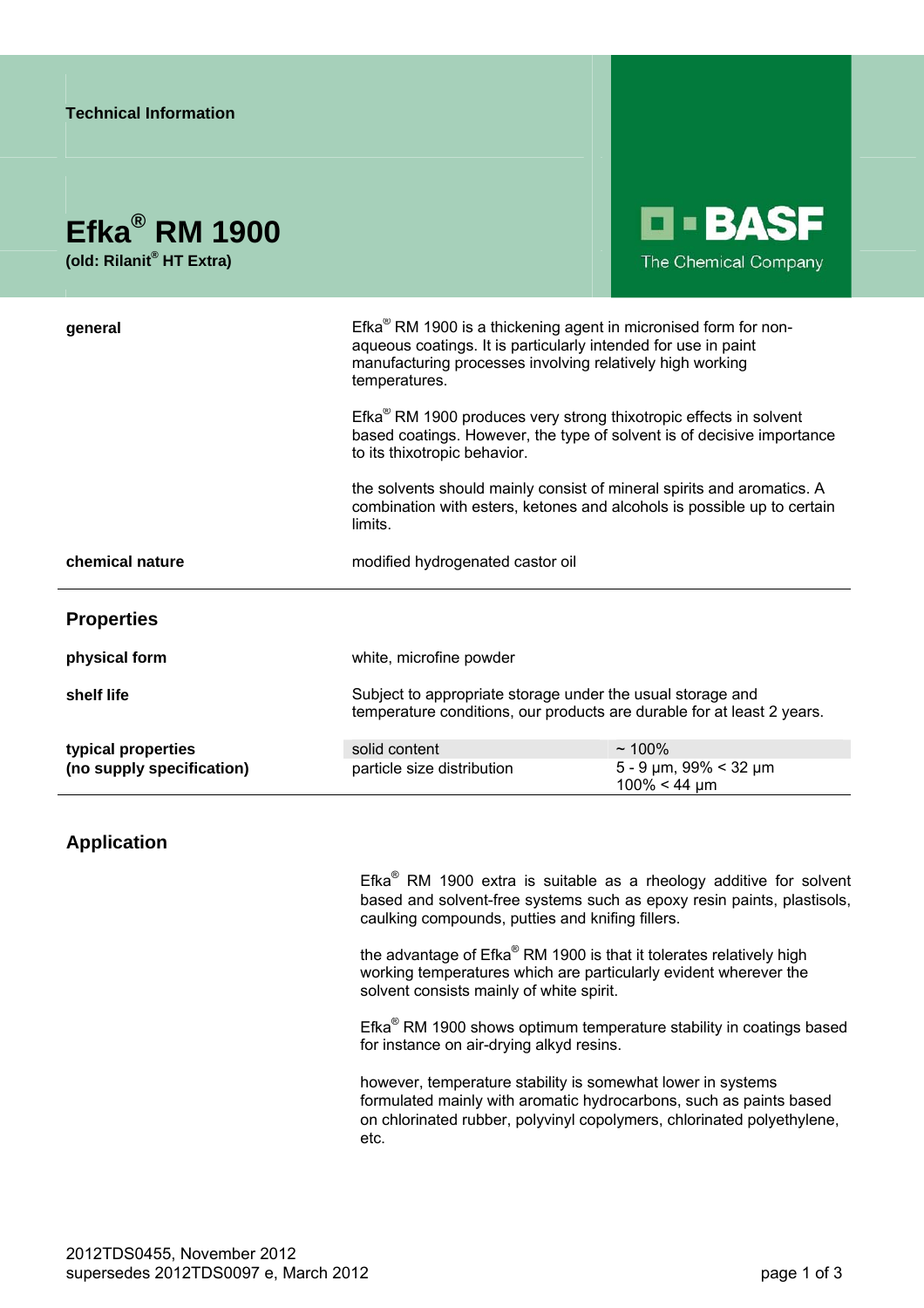recommended concentrations

 $E$ fka $^{\circ}$  RM 1900 is preferably processed in high speed grinders. the addition is usually made in powder form, where it is beneficial to predisperse the thickener for approximately five minutes in the solventbinder mixture, prior to pigment addition.

another method consists of firstly preparing a  $E$ fka® RM 1900 paste (i.e. a «pre-gel»). to ensure proper dispersion of the thickening agent, it is essential that:

- certain temperature limits are observed
- sufficient shear forces to ensure adequate dispersion are generated.

stirring alone is not sufficient to achieve adequate homogenization, even if the thickener is added in a pre-gelled form. The shear forces usually generated in dissolvers, pearl mills or similar grinding equipment, are generally sufficient to obtain the degree of dispersion required.

when using the thickener in paints, the solvent of which consists mainly of white spirit, a working temperature of 50 - 60 °C is required. In conjunction with adequate shear, these paints - especially alkyd resin paints - develop an excellent thixotropy within these temperature limits. Short-time exposure to temperatures of approx. 80 - 90 °C will not cause a harmful effect. In systems formulated with Efka $^{\circ}$  RM 1900, containing aromatic hydrocarbons such as chlorinated rubber paints, the optimum temperature range is lower, e.g. in the region of 40- 60 °C. Short-time exposure to a temperature of approx. 80 °C will not cause any harmful effect. These properties may vary in individual paint systems and should be tested by the user.

and three parts by weight of xylene (or other higher aromatic solvents) are stirred intensively until a thick paste is obtained. After adding a further four parts by weight of xylene, intensive stirring is continued for approximately 10 minutes.